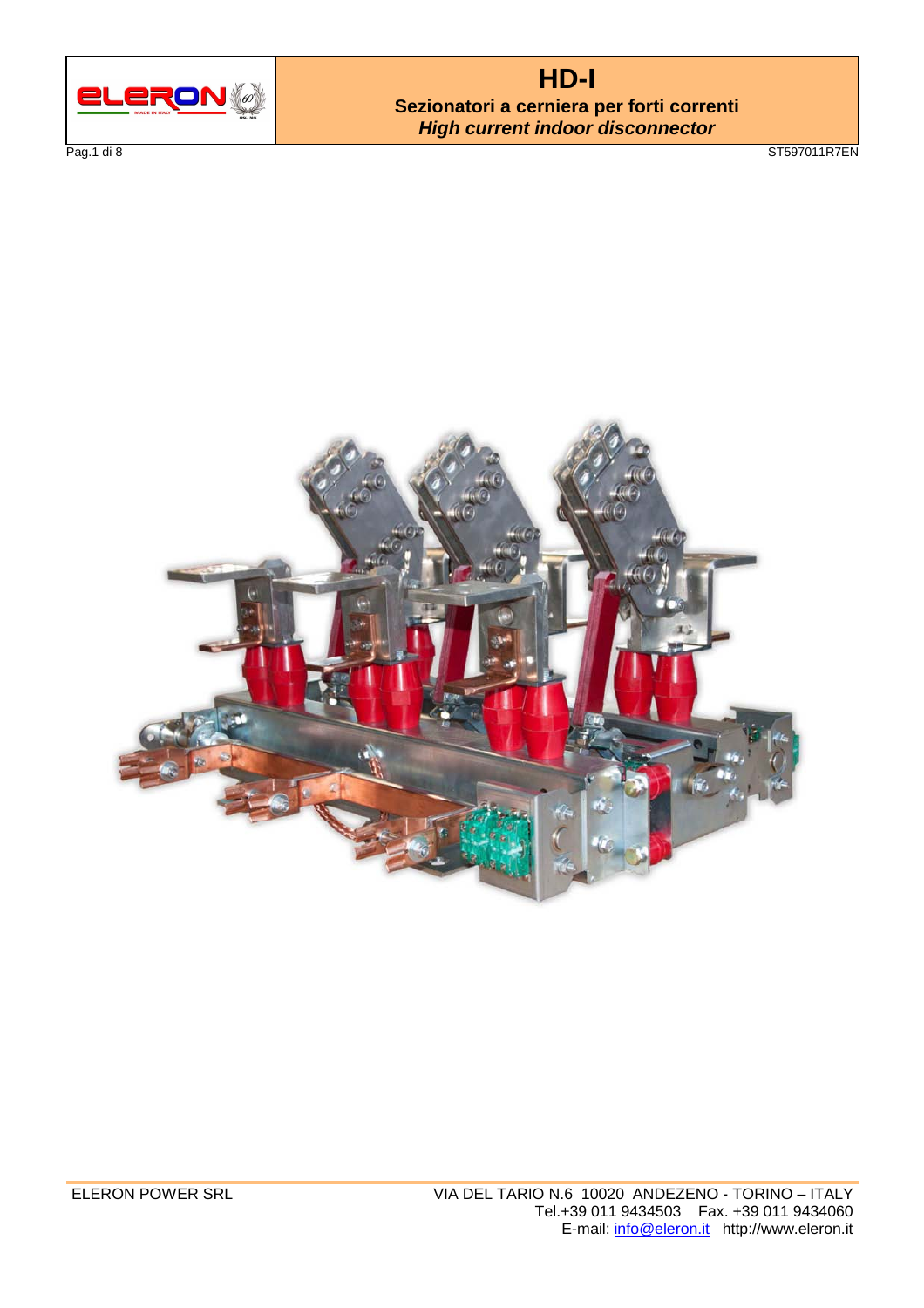

# **HD-I**

## **Sezionatori a cerniera per forti correnti High current indoor disconnector**

Pag.2 di 8 ST597011R7EN

### **GENERAL**

HD-I indoor disconnectors are designed to be employed in the distribution networks up to 36 kV, they are used for lines disconnection.

 They are hinge disconnection type with central insulating rod.

HD-I can be equipped with upper or lower earthing blades mechanically interlocked with line blades.

#### **MOUNTING**

HD-I indoor Disconnector suitable for metal switchboard or use on concrete boxes can be

 mounted on wall in vertical position through metal inserts or set pins.

#### **CURRENT CARRYING SET**

**Moving contact** made of Cu-ETP 99,90 copper consists in series of blades mounted in parallel.

**Fixed contact** made of Cu-ETP 99,90 copper has a feature which ensure an optimal working.

A tin-coated treatment protects both contacts against corrosion.

Contacts pressure is controlled by steel springs during normal conditions and by the

self-tightening action when high current flow thorough

them in particular conditions. All small components like bolts or pins made of steel are protected against corrosion by a zinc coated treatment according to UNI ISO 2081 / 4520 standards.

#### **INSULATORS**

**Insulating components** used are made of epoxy resin having a profile with extended leakage distance in order to prevent partial discharges.

Isolators are subjected to aging test in saline fog.

#### **OPERATING MECHANISM AND OPERATING DEVICES**

**Operating mechanism** The opening / closing speed is dependent of the operator. Opening can be carried out by:

-Manual device

-Motorized device

**Operating devices** available are the following:

- **Manual intermediate transmission device** is a control lever moved by an insulating rod. It is braced to the operating mechanism by one or more pipes.
- **Manual bottom transmission device** consists on an handle control suitable for wall or board mounting manoeuvrable directly. It is braced to the operating mechanism by one or more pipes.
- **Manual top direct device** consists on an operating arm manoeuvrable through an insulating rod.
- **Motorized command device allows the remote** control of the disconnector. The manual or motorized local manoeuvre remains however possible. Several supply voltages are possible to agree with the customer.

HD-I indoor disconnector can be endowed with a device that allows remote control. This control gives a signal of the line and earthing blades position. Transmission rods and transmitting rod joint are available. Optional padlock or interlock can be fitted. All operating devices are made of welded structural and bent metal sheets, protected by a zinc coated treatment according to UNI ISO 2081/4520 standards. Different operating devices are available on request.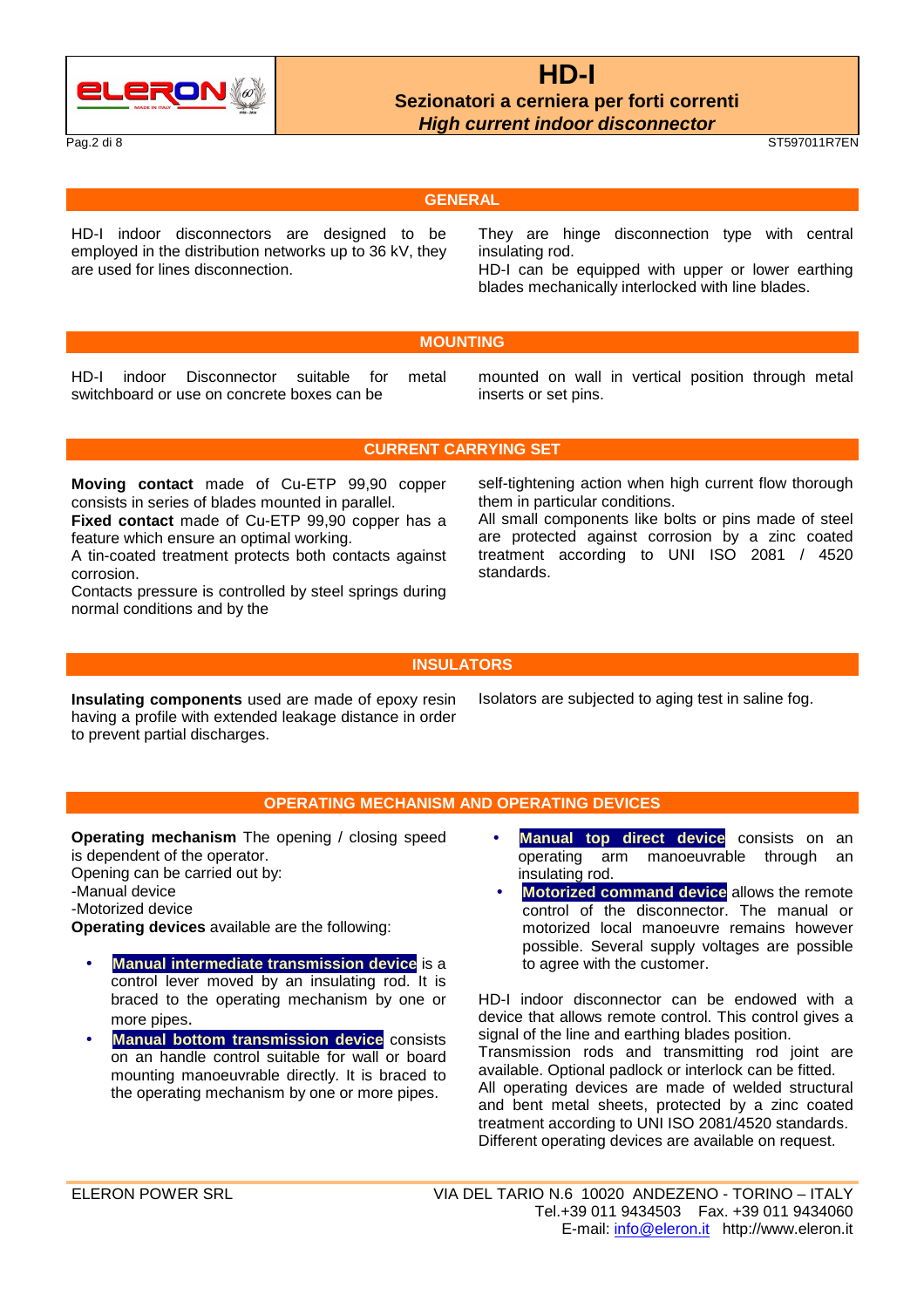

Pag.3 di 8 ST597011R7EN

### **MANUFACTURING, STANDARDS, QUALITY ASSURANCE**

HD-I indoor disconnector is born from Eleron's experience and it boasts thousands installations and many years of duty.

Eleron **manufactures** directly main parts of disconnector as contacts, frame, operating mechanism and devices. Remaining parts come from chosen suppliers, Eleron carry out to assembling and test the product.

An internal standard **Quality Assurance** in compliance with governs all manufacturing process UNI EN ISO 9001 standard

Before shipment, all HD-I indoor disconnectors are subject to the following **routine tests**:

#### **- Dielectric test**

**- Measurement of the resistance of the main circuit - Mechanical operating test**

HD-I indoor disconnector comply with the following **standards**:

### **- International IEC 62271-102 - National CEI EN 62271-102**

Before the shipment, all our HD-I indoor disconnector are subject to the following tests of routine:

- **Operational test**
- **Dielectric test**
- **Power circuit resistance**

HD-I indoor disconnector has been subordinate to the following prototype tests:

- **Test of isolation**
- **Test of temperature**
- **Test of mechanical duration**
- **Measure of the power circuit resistance**
- **Tests of held to the currents short-circuit**

| <b>TECHNICAL CHARACTERISTICS</b>                                          |                |                        |                  |                 |      |     |     |  |  |  |  |  |  |
|---------------------------------------------------------------------------|----------------|------------------------|------------------|-----------------|------|-----|-----|--|--|--|--|--|--|
| Ambient temperature                                                       | [°C]           | $-15 - 50$             |                  |                 |      |     |     |  |  |  |  |  |  |
| Nr. of mechanical manoeuvre                                               | M <sub>0</sub> |                        |                  |                 | 1000 |     |     |  |  |  |  |  |  |
| <b>Isolator's electrical characteristics</b>                              |                |                        |                  |                 |      |     |     |  |  |  |  |  |  |
| Rated normal voltage                                                      | [KV]           | 3,6                    | 7,2              | 12 <sup>2</sup> | 17,5 | 24  | 36  |  |  |  |  |  |  |
| Rated withstand voltage toward earth and between phases (50-60 Hz/1 min.) | [kV]           | 10 <sup>°</sup>        | 20               | 28              | 38   | 50  | 70  |  |  |  |  |  |  |
| Rated withstand voltage between open contacts (50-60 Hz/1 min.)           | [kV]           | $12 \overline{ }$      | 23               | 32 <sup>2</sup> | 45   | 60  | 80  |  |  |  |  |  |  |
| Impulse withstands voltage toward earth and between phases                | [kV]           | 40                     | 60               | 75              | 95   | 125 | 170 |  |  |  |  |  |  |
| Impulse withstands voltage between open contacts                          | [kV]           | 23                     | 46               | 85              | 110  | 145 | 195 |  |  |  |  |  |  |
| Rated normal frequency                                                    | [Hz]           | $50 - 60$              |                  |                 |      |     |     |  |  |  |  |  |  |
| Rated normal thermal current                                              | [A]            |                        | 1250 up to 12000 |                 |      |     |     |  |  |  |  |  |  |
| Rated admissible short-time current (3 sec.)                              | [KA]           |                        | 25-40-50-63      |                 |      |     |     |  |  |  |  |  |  |
| Rated admissible short time current (peak)                                | [kA]           |                        | 62,5-100-125-158 |                 |      |     |     |  |  |  |  |  |  |
| <b>Earthing switch's electrical characteristics</b>                       |                |                        |                  |                 |      |     |     |  |  |  |  |  |  |
| Rated normal voltage                                                      | [KV]           | 3,6                    | 7,2              | 12 <sub>2</sub> | 17,5 | 24  | 36  |  |  |  |  |  |  |
| Rated withstand voltage toward earth and between phases (50-60 Hz/1 min.) | [kV]           | 10                     | 20               | 28              | 38   | 50  | 70  |  |  |  |  |  |  |
| Impulse withstands voltage toward earth and between phases                | [kV]           | 40                     | 60               | 75              | 95   | 125 | 170 |  |  |  |  |  |  |
| Rated admissible short-time current (3 sec.)                              |                | 25-40-50-63            |                  |                 |      |     |     |  |  |  |  |  |  |
| <b>Auxiliary contact (optional)</b>                                       |                |                        |                  |                 |      |     |     |  |  |  |  |  |  |
| Nominal current 'Ith'                                                     |                | 10<br>[A]              |                  |                 |      |     |     |  |  |  |  |  |  |
| Nominal tension of isolation 'Ui'                                         |                | 500Vac / 600Vdc<br>[V] |                  |                 |      |     |     |  |  |  |  |  |  |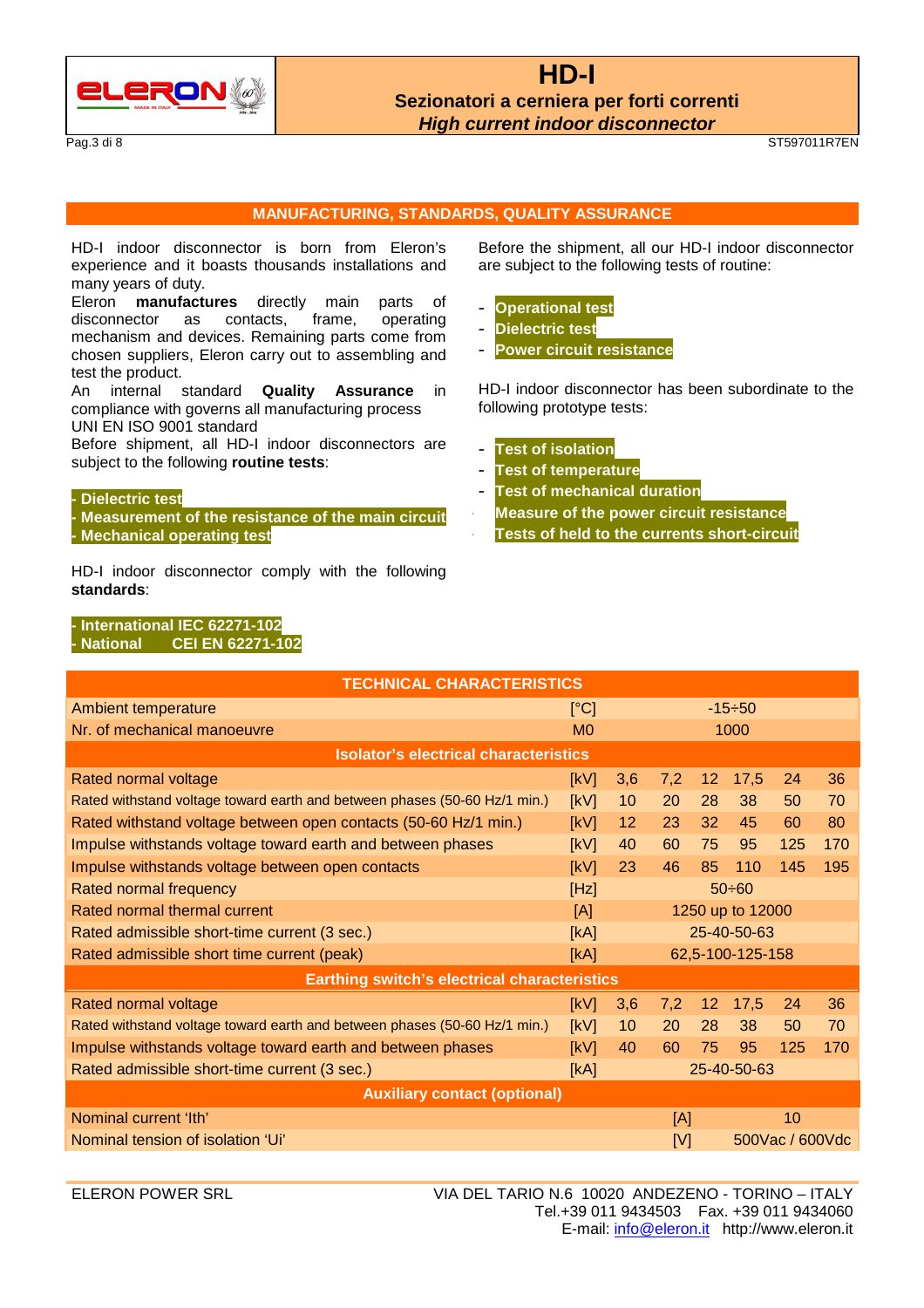

# **HD-I**

# **Sezionatori a cerniera per forti correnti High current indoor disconnector**

Pag.4 di 8 ST597011R7EN

**DIMENSIONS** 



Fig.1

| <b>3 POLES</b>                    |      |         |         |         |     |     |     |        |     |  |
|-----------------------------------|------|---------|---------|---------|-----|-----|-----|--------|-----|--|
| <b>Overall dimensions</b><br>(mm) |      | A       | B       | C       | D   | Е   | F   | $G(*)$ | н   |  |
| A                                 | kV   |         |         |         |     |     |     |        |     |  |
| <b>From 1250</b><br>to 12000      | 3,6  | 210     | 600     | 630     | 350 | 750 | 320 | 550    | 250 |  |
|                                   | 7,2  | 210/250 | 640/660 | 670/690 | 400 | 800 | 345 | 575    | 300 |  |
|                                   | 12   | 210/250 | 640/660 | 670/690 | 400 | 810 | 355 | 585    | 345 |  |
|                                   | 17,5 | 250/300 | 750/800 | 780/830 | 400 | 855 | 400 | 630    | 345 |  |
|                                   | 24   | 300     | 800     | 830     | 480 | 905 | 450 | 680    | 345 |  |
|                                   | 36   | 500     | 1000    | 1030    | 625 | 990 | 535 | 765    | 550 |  |

**\*Add 30mm for 1600 and 4000A All dimensions above indicated are only approximate. Please consult us for other values or dimensions** 

| 2 POLES                           |      |         |         |         |     |     |     |        |     |  |
|-----------------------------------|------|---------|---------|---------|-----|-----|-----|--------|-----|--|
| <b>Overall dimensions</b><br>(mm) |      | A       | B       | C       | D   | Е   | F   | $G(*)$ | н   |  |
| A                                 | kV   |         |         |         |     |     |     |        |     |  |
| From 1250<br>to 12000             | 3,6  | 210     | 400     | 430     | 350 | 750 | 320 | 550    | 250 |  |
|                                   | 7,2  | 210/250 | 430/470 | 460/500 | 400 | 800 | 345 | 575    | 300 |  |
|                                   | 12   | 210/250 | 430/470 | 460/720 | 400 | 810 | 355 | 585    | 345 |  |
|                                   | 17,5 | 250/300 | 500/540 | 810/860 | 400 | 855 | 400 | 630    | 345 |  |
|                                   | 24   | 300     | 500     | 860     | 480 | 905 | 450 | 680    | 345 |  |
|                                   | 36   | 500     | 500     | 1060    | 625 | 990 | 535 | 765    | 550 |  |

### **\*Add 30mm for 1600 and 4000A**

**All dimensions above indicated are only approximate. Please consult us for other values or dimensions**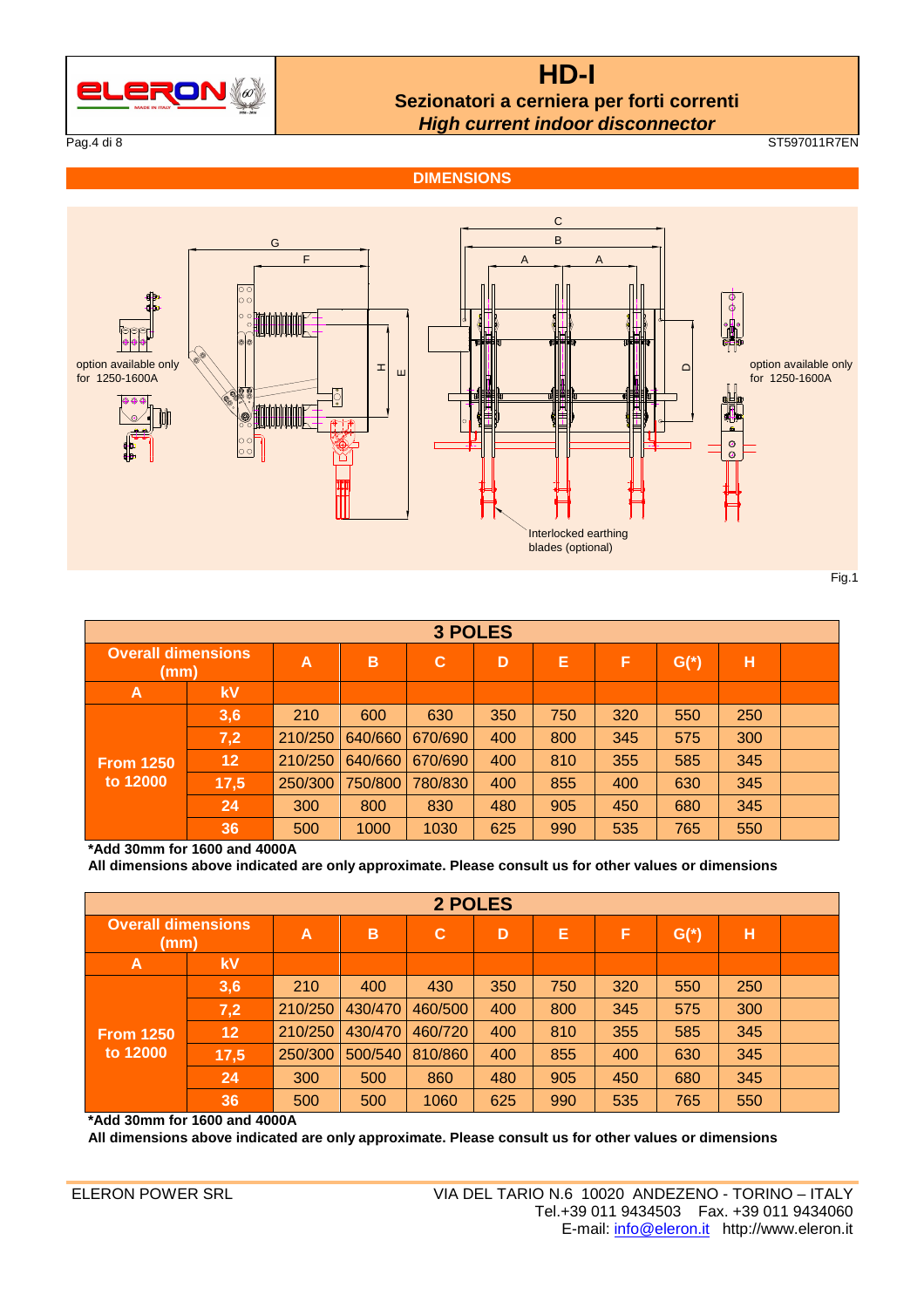

Pag.5 di 8 ST597011R7EN

| 1 POLE                            |                   |                |         |         |     |     |     |        |     |  |  |
|-----------------------------------|-------------------|----------------|---------|---------|-----|-----|-----|--------|-----|--|--|
| <b>Overall dimensions</b><br>(mm) |                   | $\overline{A}$ | B       | C       | D   | Е   | F   | $G(*)$ | н   |  |  |
| A                                 | kV                |                |         |         |     |     |     |        |     |  |  |
| <b>From 1250</b><br>to 12000      | 3,6               |                | 190     | 220     | 350 | 750 | 320 | 550    | 250 |  |  |
|                                   | 7,2               |                | 220/260 | 250/290 | 400 | 800 | 345 | 575    | 300 |  |  |
|                                   | $12 \overline{ }$ |                | 220/260 | 250/290 | 400 | 810 | 355 | 585    | 345 |  |  |
|                                   | 17,5              |                | 300/330 | 330/360 | 400 | 855 | 400 | 630    | 345 |  |  |
|                                   | 24                |                | 290     | 320     | 480 | 905 | 450 | 680    | 345 |  |  |
|                                   | 36                |                | 290     | 320     | 625 | 990 | 535 | 765    | 550 |  |  |

**\*Add 30mm for 1600 and 4000A** 

**All dimensions above indicated are only approximate. Please consult us for other values or dimensions** 

Please consult us for other values **Dimensions are subject to changes without notice** 

## **OPERATING DEVICES AND ACCESSORIES**

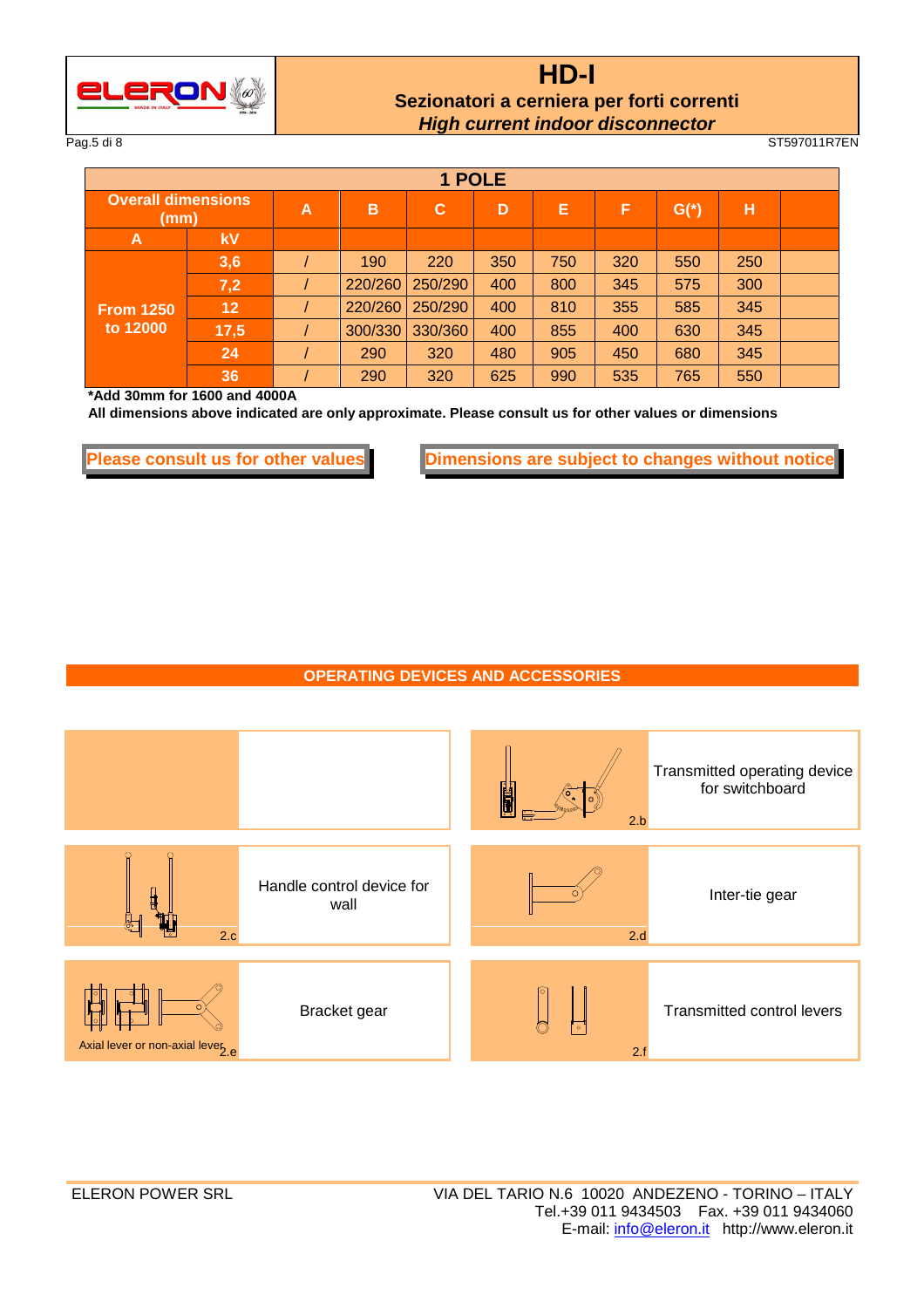

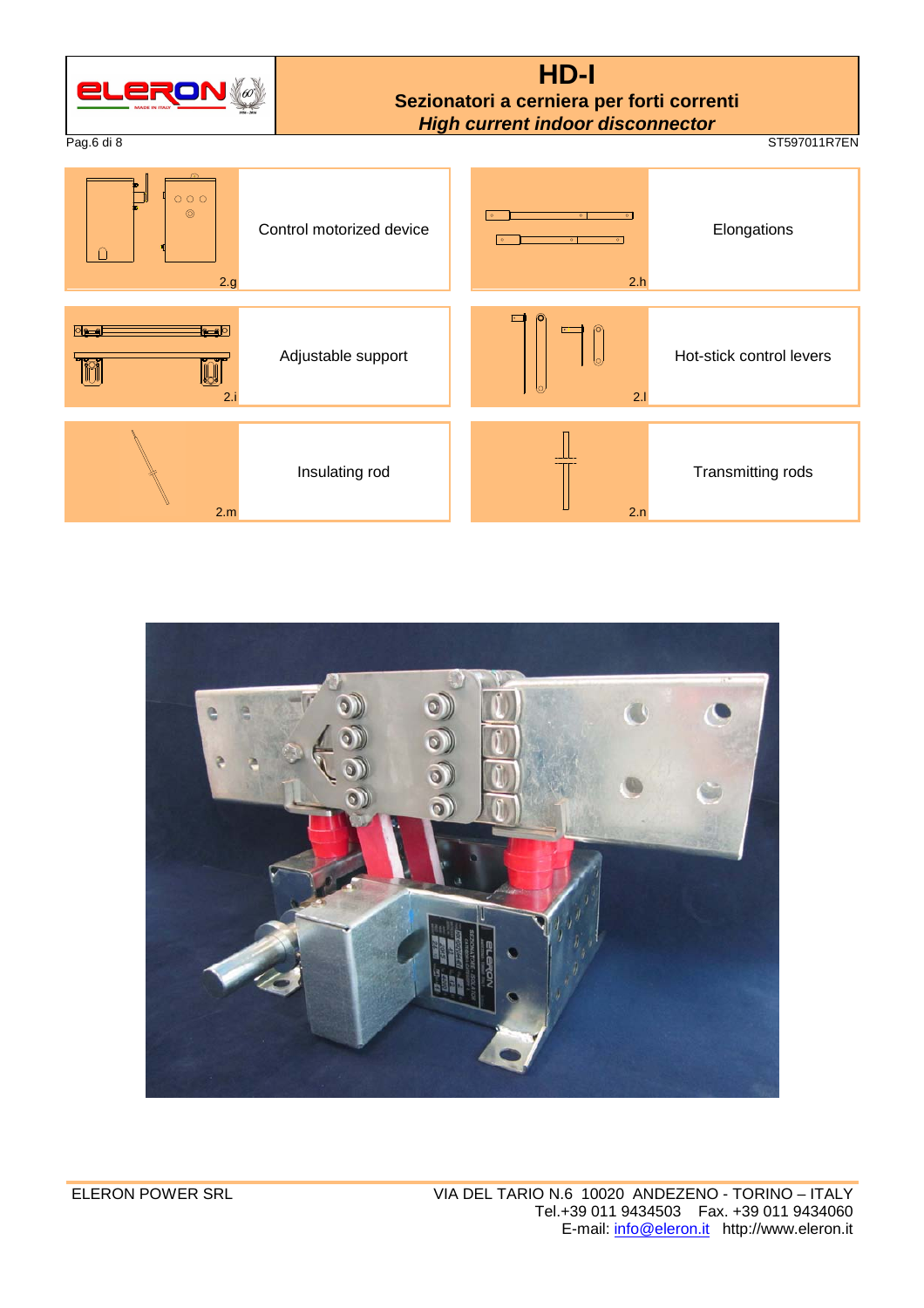

Pag.7 di 8 ST597011R7EN